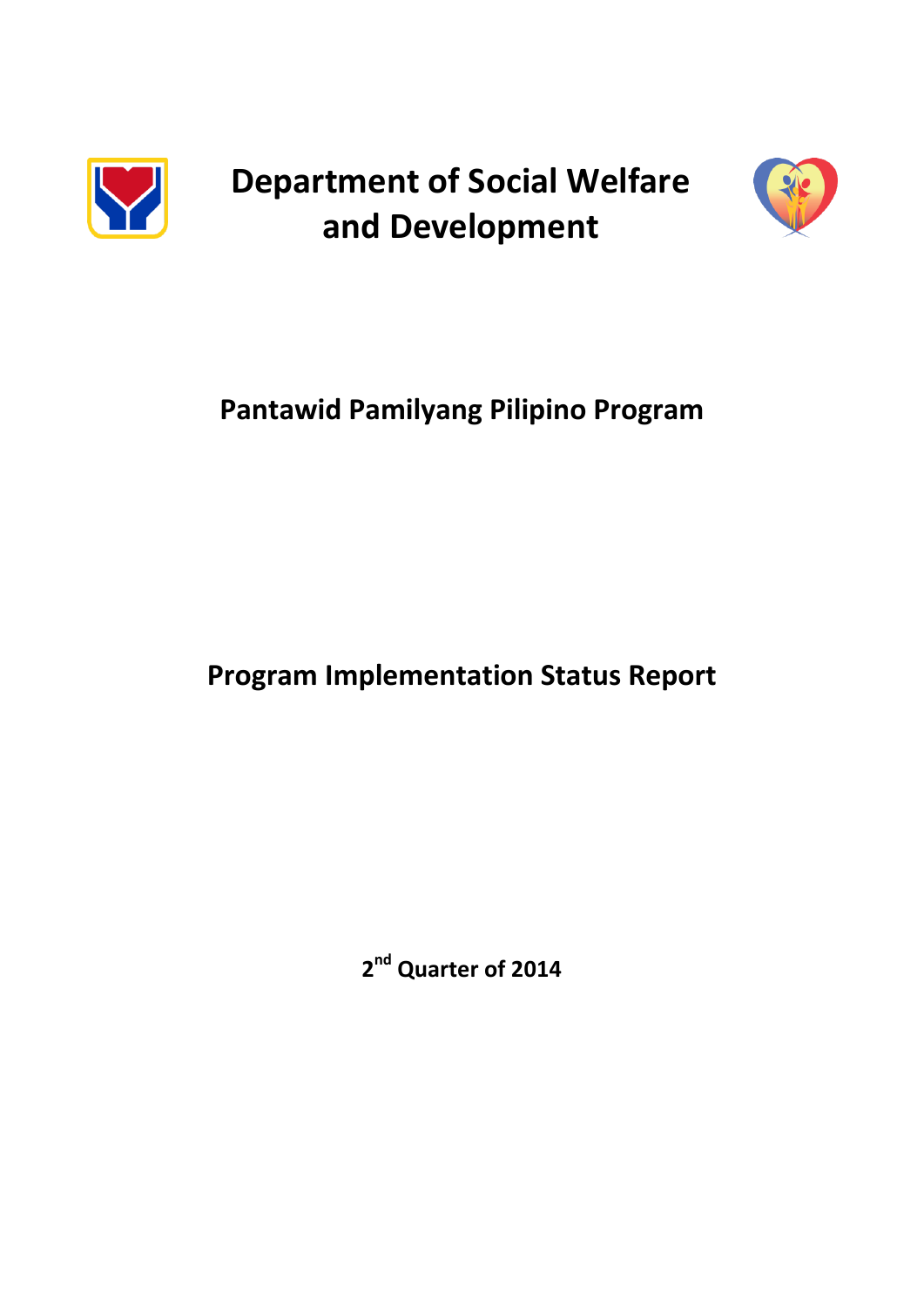## *Executive Summary*

As of 25 June 2014, the *Pantawid Pamilya* is being implemented in 144 cities and 1,483 municipalities in 80 provinces where a total of 4,090,667 households are enrolled. Of the total number of households, 4,088,342 are covered by regular Pantawid Pamilya program while the Modified Conditional Cash Transfer (MCCT) covers 2,325 households. The MCCT covers beneficiaries which are not covered by the regular CCT, such as homeless and street families. For the distribution of households; 1,726,759 (42.21%) come from Luzon, while 1,529,669 (37.39%) and 834,239 (20.39%) are from Mindanao and Visayas, respectively.

The total cash grant paid to eligible and compliant *Pantawid Pamilya* household beneficiaries for the first to second period of 2014 covering January to June disbursements total to PhP 14,338,615,400.00. Of this amount, PhP 7,122,026,100.00 was for education and PhP 7,216,589,300.00 was for health.

*Pantawid Pamilya* operates through three major systems, namely: Beneficiary Update System (BUS), Compliance Verification System (CVS) and Grievance Redress System (GRS). From January-June 2014, a total of 2,677,696 approved updates for BUS, majority of which are changes/new enrolment in school accounting for 2,346,328 updates. These beneficiary updates on health and education are continuous processes to ensure that the beneficiaries are availing the maximum health and education grants.

For the CVS, the monitoring of program conditionalities for the months of March and April reported compliance rate in health at 97.14%, education at 98.81%, and FDS at 95.08%. The strong compliance performance shows that poor households are maintaining their co-responsibilities as beneficiaries such that children are in school and availing health services, while parents are increasing their knowledge and skills on parenting.

Since the GRS started in 2009, a total of 50,995 households were already delisted while 251,688 were deactivated and pending for verification from the program. This is a constant process to address all complaints on inclusion errors and to maintain a clean database of program beneficiaries.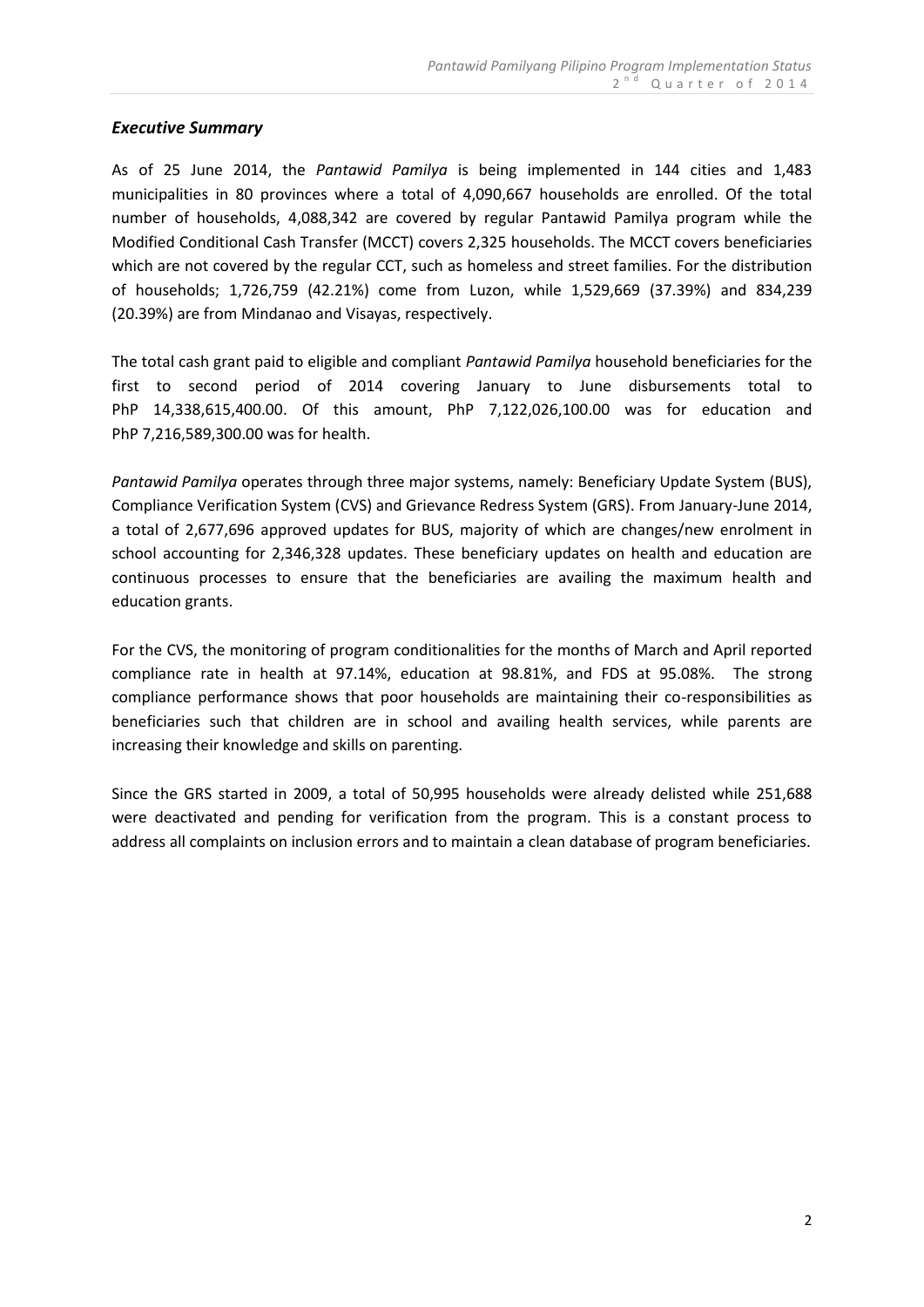#### **I. Program Coverage**

#### **A. Geographic Coverage**

## **Table 1: Geographic Coverage by Level Sets 1 - 7 (As of 25 June 2014)**

| Level        | <b>Target</b><br>Nationwide <sup>1</sup> | Coverage | Percentage of<br>Coverage |
|--------------|------------------------------------------|----------|---------------------------|
| Region       | 17                                       | 17       | 100.00%                   |
| Province     | $80^2$                                   | 80       | 100.00%                   |
| City         | $144^{3}$                                | 144      | 100.00%                   |
| Municipality | $1,483^{4}$                              | 1,483    | 100.00%                   |
| Barangay     | 41,3585                                  | 41,344   | 99.97%                    |

#### **B. Household Coverage**

<u>.</u>

As of 25 June, there are 4,090,667 households registered in the program or 91.68% of the 4,461,732 Sets 1-7 target beneficiaries (please see Table 2). Of the total number of households, 4,088,342 are covered by regular Pantawid Pamilya program while 2,325 are covered by Modified Conditional Cash Transfer (MCCT).

MCCT – Extended Age Coverage will be transitioned into the regular CCT subject to validation due to the recently approved expansion of the program to cover up to high school. This innovation of the program is based on the lessons learned from program implementation, recommendations from recently completed impact evaluations and other independent studies that indicates that the government need to invest at increasing the access of the children of poor households to primary and secondary education so that they can take advantage of employment opportunities which are barely available to most of the poor now.

<sup>&</sup>lt;sup>1</sup> Source: Philippine Statistical Authority - National Statistical Coordination Board (September 2012)

<sup>&</sup>lt;sup>2</sup> Province of Batanes not covered given its high Human Development Index (Ranked 5th Highest NSCB 2000 HDI Report) and zero Poverty Incidence (NSCB 2009 Official Poverty Statistics)

<sup>&</sup>lt;sup>3</sup> Five municipalities were converted into cities during CY 2012 namely: (1) Bacoor, Cavite, (2) Imus, Cavite, (3) Ilagan, Isabela, (4) Mabalacat, Pampanga, and (5) Cabuyao, Laguna.

<sup>4</sup> Excluding six municipalities of Batanes Province and the island municipality of Kalayaan, Palawan (with only 12 households per NSO 2007 Census)

<sup>&</sup>lt;sup>5</sup> Total number of covered/assessed barangays with poor households by the National Household Targeting Office (NHTO). Source: April 15, 2013 NHTO database. These barangays are not expected to be covered 100% since not all poor households are eligible in the program..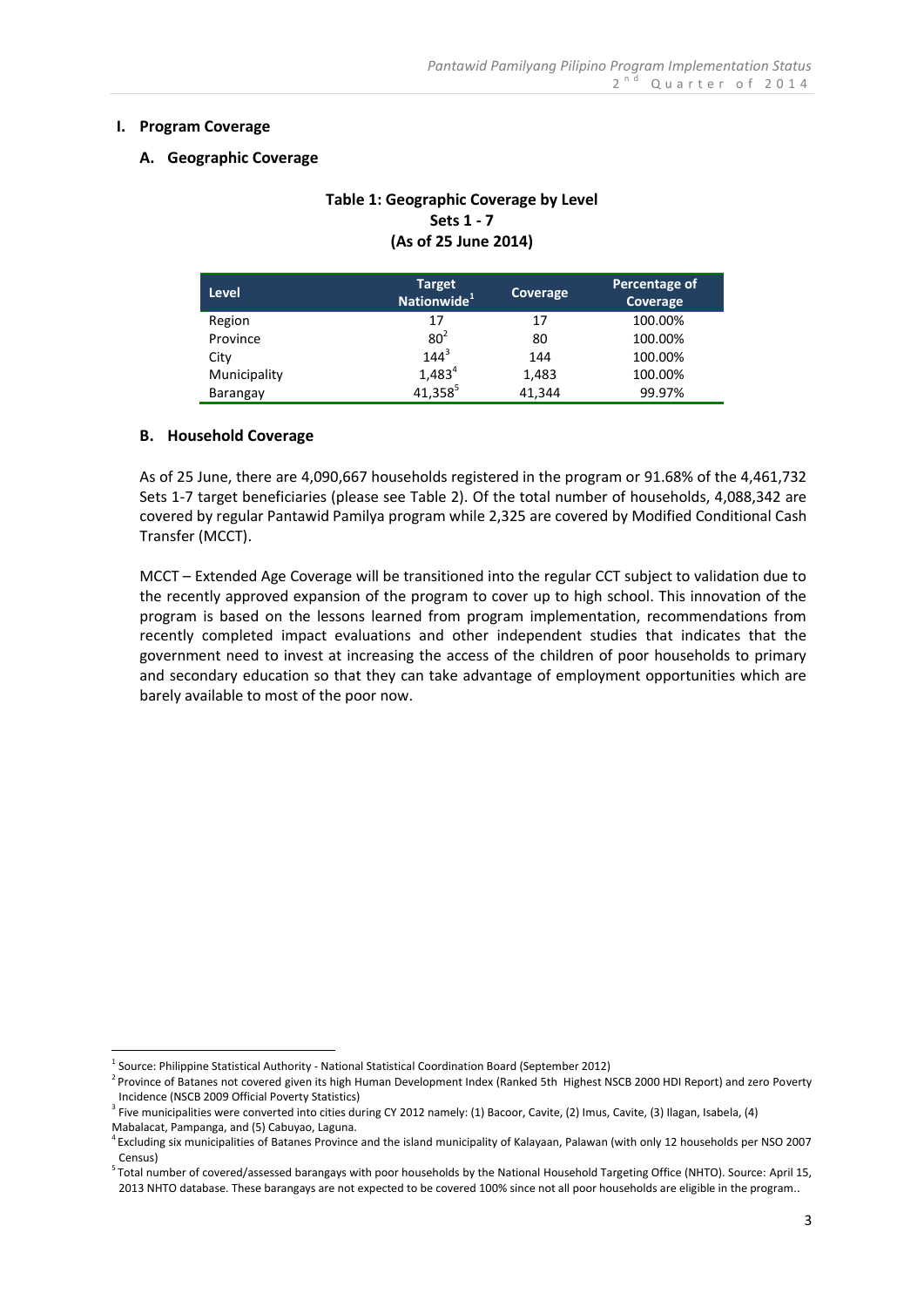# **Table 2: Household Coverage<sup>6</sup> Sets 1 - 7 (As of 25 June 2014)**

| <b>Set/Year Started</b> | Target <sup>7</sup><br>Households <sup>1</sup> | Number of<br><b>Enrolled</b><br><b>Households</b> | Percentage<br>(Target vs.<br>Actual) |
|-------------------------|------------------------------------------------|---------------------------------------------------|--------------------------------------|
| 1 (Started in 2008)     | 332,861                                        | 291,048                                           | 87.44%                               |
| 2 (Started in 2009)     | 260,413                                        | 248.034                                           | 95.25%                               |
| 3 (Started in 2010)     | 394,166                                        | 381,258                                           | 96.73%                               |
| 4 (Started in 2011)     | 1,257,403                                      | 1,207,014                                         | 95.99%                               |
| 5 (Started in 2012)     | 862,136                                        | 834,679                                           | 96.82%                               |
| 6 (Started in 2013)     | 702,790                                        | 867,745                                           | 123.47%                              |
| 7 (Started in 2014)     | 520,000                                        | 258,564                                           | 49.72%                               |
| MCCT (no Set)           | 131,963                                        | 2,325                                             | 1.76%                                |
| Total                   | 4,461,732                                      | 4,090,667                                         | 91.68%                               |

*\*based on the approved 2014 General Appropriations Act*

The low accomplishment rates for Set 7 and MCCT are due to the ongoing registration of eligible beneficiaries under Regular CCT, transitioning of eligible MCCT Families in Need of Special Protection and Extended Age Coverage to Regular CCT; and the ongoing registration of IP eligible households, respectively.

Based on the distribution of households, 1,726,759 are coming from Luzon, while 1,529,669 and 834,239 are from Mindanao and Visayas, respectively (please see Figure 1).

# **Figure 1: Household Coverage by Island Group (As of 25 June 2014)**



 6 The difference between the target and the existing household beneficiaries is attributed to the number of households in Sets 1, 2 and 3 that exited early from the program; and the delisting and deactivation households as of date.

<sup>7</sup> Every year, the number of target households changes due to dynamics of household status (some were deactivated, others were

reactivated). For CY 2014, when the implementation of the HS expansion begins, the slight changes in total target households under Set 1- 6. The increase is due to the possible reinstatement of delisted households due to the previous age limit of 15 years old.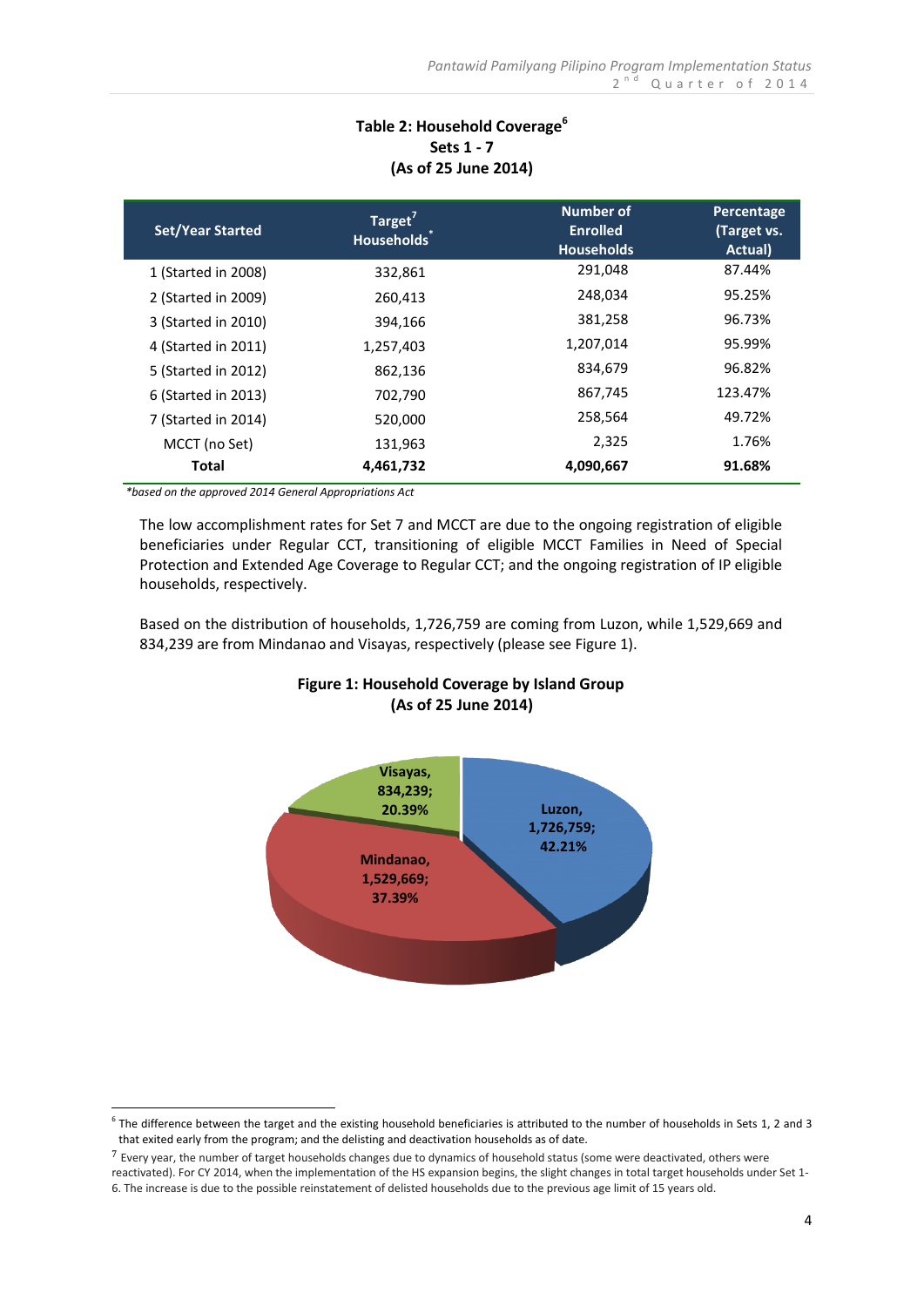#### **I. Program Budget**

From January to June 2014, a total of PhP 14,338,615,400.00 cash grants were released and paid to eligible and compliant *Pantawid Pamilya* household beneficiaries for the first to second period of 2014. Of this amount, PhP 7,126,589,300.00 was for health and PhP 7,122,026,100.00 for education.

In an effort to continuously improve the delivery of grants, the Department thru the Land Bank of the Philippines is engaging other service providers as partners such as Philpost,local rural banks and cooperatives. The following is the distribution of cash grants based on the payment modes.

| <b>Payment Mode</b>                     | <b>Education Grant</b> | <b>Health Grant</b> | <b>Total Amount</b> |
|-----------------------------------------|------------------------|---------------------|---------------------|
| Cash Card (CC)                          | 2,999,445,500.00       | 2,985,977,500.00    | 5,985,423,000.00    |
| Rural Bank (Offiste)                    | 1,158,260,500.00       | 1,156,597,700.00    | 2,314,858,200.00    |
| Philpost                                | 728,070,800.00         | 739,126,000.00      | 1,467,196,800.00    |
| Globe Remit (GCash)                     | 628,696,400.00         | 767,250,300.00      | 1,395,946,700.00    |
| JV Smart Nattco (Offsite)               | 617,263,700.00         | 583,422,500.00      | 1,200,686,200.00    |
| Philippine Postal Corporation (PPC-OTC) | 409,406,500.00         | 418,225,300.00      | 827,631,800.00      |
| MASS-SPECC (Offsite)                    | 297,437,100.00         | 324,652,500.00      | 622,089,600.00      |
| First Consolidated Bank (FCB)           | 123,569,800.00         | 117,259,400.00      | 240,829,200.00      |
| JV Smart Nattco (OTC)                   | 114,534,300.00         | 74,378,600.00       | 188,912,900.00      |
| Cooperative (CFI)                       | 24,732,000.00          | 28,084,000.00       | 52,816,000.00       |
| Cash Card Mobile ATM (CC Mobile)        | 11,109,900.00          | 10,235,000.00       | 21,344,900.00       |
| MASS-SPECC (OTC)                        | 9,499,600.00           | 11,380,500.00       | 20,880,100.00       |
| <b>Grand Total</b>                      | 7,122,026,100.00       | 7,126,589,300.00    | 14,338,615,400.00   |

## **Table 3: Distribution of Cash Grants per Payment Mode First to Second Period of 2014 (January to June 2014)**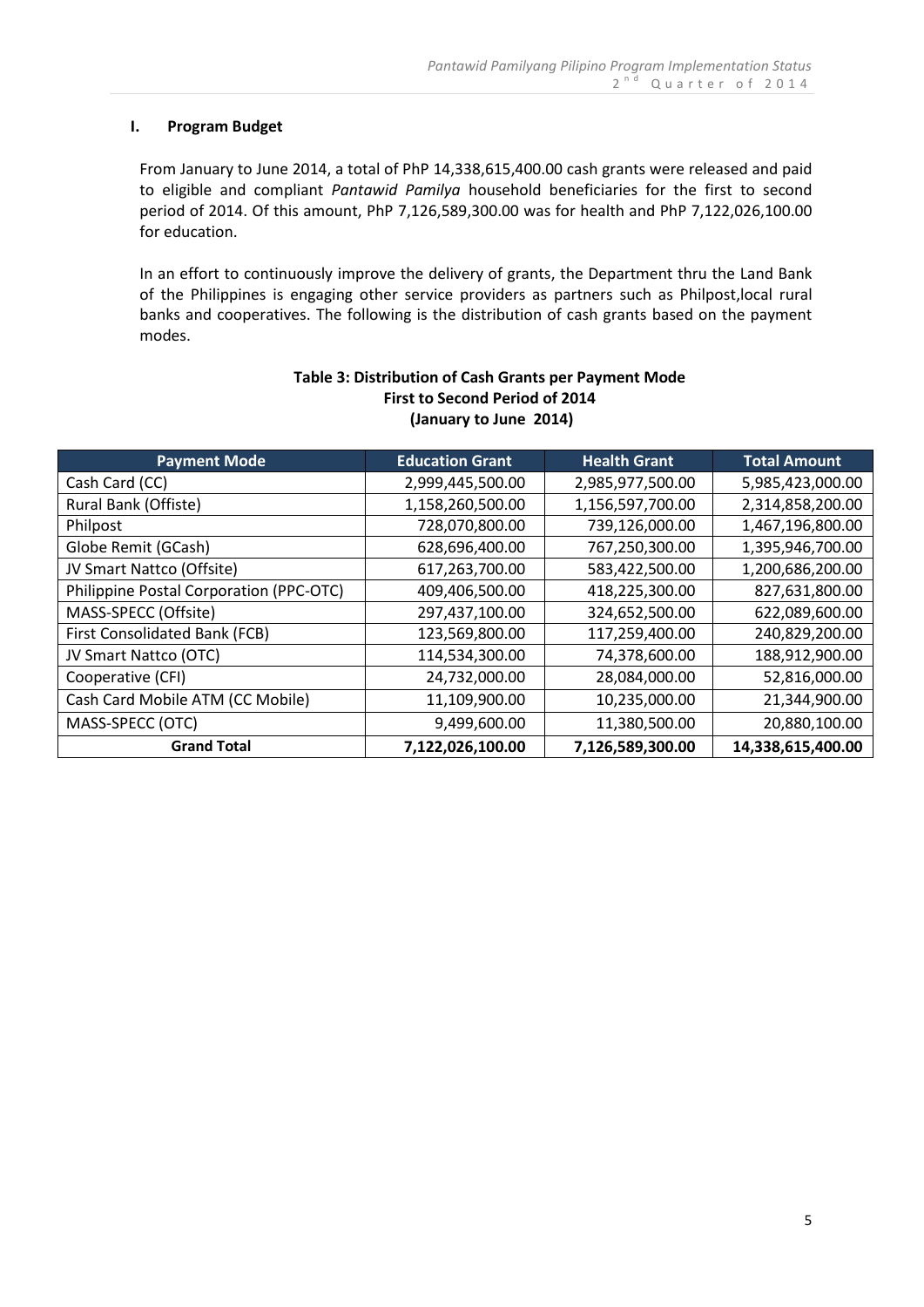#### **II. Systems Updates**

#### **A. Beneficiary Updates System (BUS)**

The Beneficiary Update System records the changes that have occurred in the status or condition of a grantee. It captures the information about household members to serve as basis in monitoring compliance of beneficiaries. These updates on health and education are continuous processes to ensure that the beneficiaries are availing the maximum health and education grants.

From January to June 2014, the total approved beneficiary updates are at 2,677,696; the majority of which are changes/new enrolment in school reaching 2,346,328. The breakdown of the update types can be found below.

## **Table 4: Total Number of Updates (From January – June 2014)**

| <b>Type of Update</b>                                                     | <b>No. of Updates</b><br><b>Received</b> |
|---------------------------------------------------------------------------|------------------------------------------|
| Change/new enrolment in school                                            | 2,346,328                                |
| Correction of basic information                                           | 150,054                                  |
| Change/new registration in health center                                  | 68,892                                   |
| Change of monitored children for compliance                               | 61,932                                   |
| Change of grantee of the household                                        | 21,353                                   |
| Change of Address                                                         | 16,052                                   |
| Child coming back home or those that were biologically or legally adopted | 6,942                                    |
| Deceased beneficiaries                                                    | 4,755                                    |
| New born children                                                         | 1,388                                    |
| <b>Total</b>                                                              | 2,677,696                                |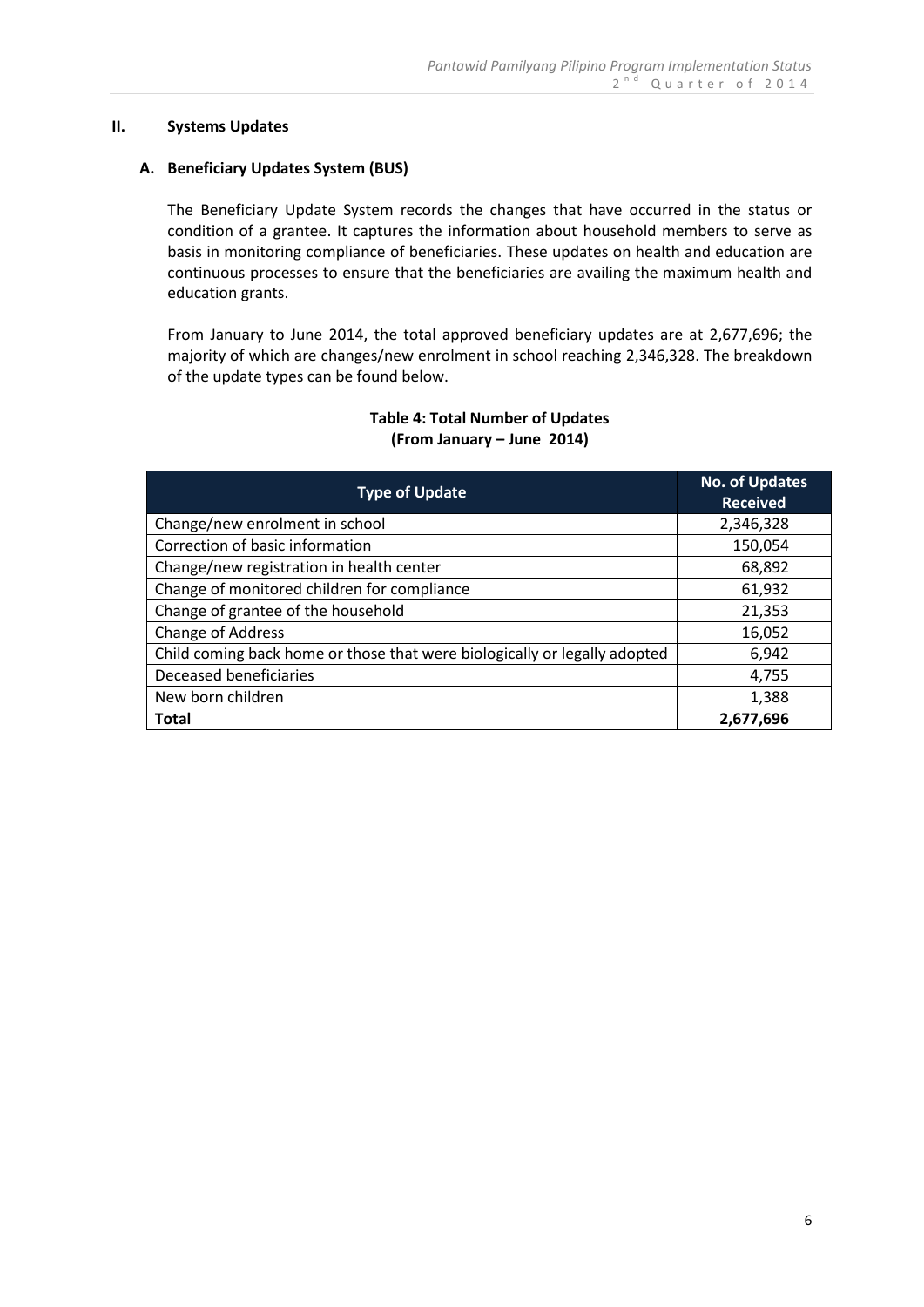# **B. Compliance Verification System (CVS)**

The CVS monitors the compliance of households with the conditionalities of the program as basis of the grants. The table below shows the monthly compliance rates showing the number of compliant household members for each type of conditionality for the period of March-April 2014.

## **Table 5: March-April 2014 Compliance Rates <sup>8</sup> For Sets 1 to 7**

| <b>Conditionality</b>                                                                         | <b>Number of</b><br>Monitored* | <b>Compliant Beneficiaries</b> |              | % Compliance<br>(Compliant over<br><b>Monitored)</b> |              |  |
|-----------------------------------------------------------------------------------------------|--------------------------------|--------------------------------|--------------|------------------------------------------------------|--------------|--|
|                                                                                               |                                | <b>March</b>                   | <b>April</b> | <b>March</b>                                         | <b>April</b> |  |
| <b>EDUCATION</b>                                                                              |                                |                                |              | 98.81%                                               |              |  |
| Attendance in Day Care Center/Pre-<br>School for Children 3-5 years old                       | 1,131,916                      | 1,105,464                      |              | 97.66%                                               |              |  |
| Attendance in Primary and Secondary<br>Schools for Children 6-14 years old                    | 6,232,861                      | 6,171,505                      |              | 99.02                                                |              |  |
| <b>HEALTH</b>                                                                                 |                                |                                |              |                                                      | 97.14%       |  |
| Check-up/immunization for Pregnant<br>and Children 0-5 years old                              | 1,407,956                      | 1,349,094                      | 1,352,318    | 95.82%                                               | 96.05%       |  |
| Health (deworming) for Children 6-14<br>619,462<br>618,822<br>years old in Elementary Level** |                                | 99.90%                         |              |                                                      |              |  |
| <b>FAMILY DEVELOPMENT SESSION</b>                                                             |                                |                                |              |                                                      | 95.08%       |  |
| Attendance to FDS by Parents                                                                  | 3,911,299                      | 3,724,394                      | 3,713,492    | 95.22%                                               | 94.94%       |  |

 **\*** *The monitored household members are the same for the months of March-April*

 **\*\*** *Deworming is conducted twice annually for each child ages 6-14 that are enrolled in elementary school.*

 8 Figures do not include households from municipalities declared as state of calamity, disaster and complex emergency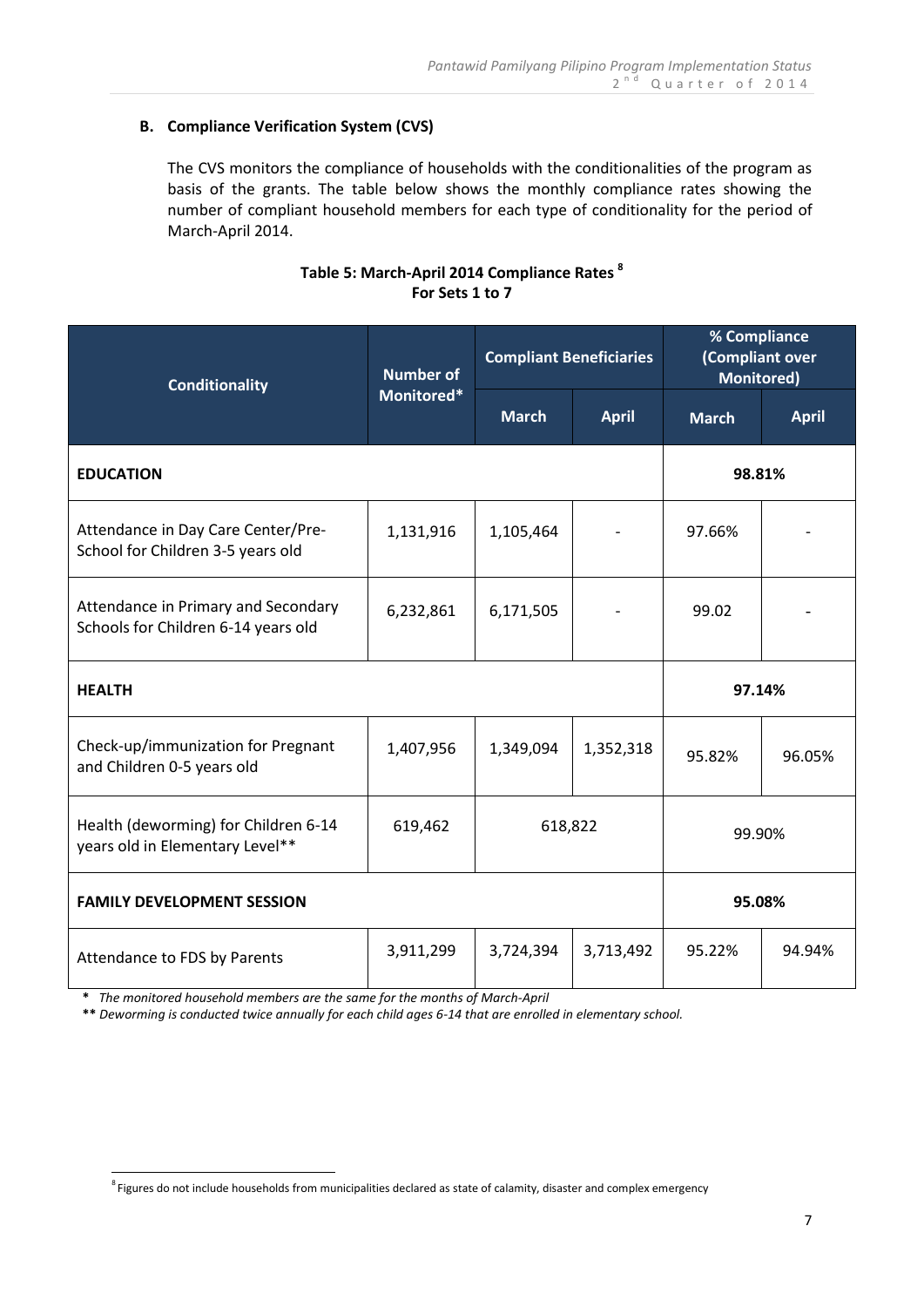For the month of March to April, beneficiaries from a total of 17 municipalities were deemed compliant following the State of Calamity reported due to Typhoon Yolanda (VIII) and Fire (XI). The breakdown of the municipalities declared under State of Calamity are as follows:

# **Table 6: Municipalities Declared under State of Calamity (March – April 2014)**

| <b>REGION</b> | <b>NUMBER OF</b><br><b>MUNICIPALITIES</b> | <b>REMARKS</b>  |
|---------------|-------------------------------------------|-----------------|
| VIII          | 16                                        | Typhoon Yolanda |
| ΧI            |                                           | Fire            |
| TOTAL         |                                           |                 |

## **C. Grievance Redress System (GRS)**

For the  $2^{nd}$  Quarter 2014, a total of  $31,491^9$  complaints were received through GRS via various modes such as calls, grievance forms, texts, social networking sites, snail mails and electronic mails. Of the 31,491 filed grievances, 8,882 (28.20%) has been provided with resolution.

This drop in the resolution rate was the product of the on-going roll out of the GRS Enhancements; the resolution timeline and indicator of each category has changed based on the actual processing period of cases to ensure client's satisfaction.

| <b>GRIEVANCE CATEGORY</b>                     | <b>ON-GOING</b> | <b>RESOLVED</b> | <b>TOTAL</b> | % RESOLVED |
|-----------------------------------------------|-----------------|-----------------|--------------|------------|
| Not Listed                                    | 12,262          | 3,223           | 15,485       | 20.81%     |
| Payment-related                               | 7,552           | 1,275           | 8,872        | 14.44%     |
| <b>Contested Compliance Verification Data</b> | 2,154           | 2,486           | 4,640        | 53.58%     |
| <b>Others</b>                                 | 278             | 994             | 1,272        | 78.14%     |
| Misdemeanor                                   | 45              | 336             | 381          | 88.19%     |
| Ineligibility                                 | 108             | 239             | 347          | 68.88%     |
| Registration                                  | 87              | 115             | 202          | 56.93%     |
| Complaints against Project Office/ML/PL       | 28              | 76              | 104          | 73.08%     |
| Appeals                                       | 79              | 21              | 100          | 21.00%     |
| <b>Complaints regarding Health Services</b>   | 9               | 90              | 99           | 90.91%     |
| <b>Complaints regarding School Facilities</b> | $\overline{2}$  | 23              | 25           | 92.00%     |
| <b>External Pressure</b>                      | 5               | 4               | 9            | 44.44%     |
| <b>TOTAL</b>                                  | 22,609          | 8,882           | 31,491       | 28.20%     |

## **Table 7: Total Number of Complaints Received (As of 30 June 2014)**

<u>.</u>

<sup>&</sup>lt;sup>9</sup> Data Source: GRS Data Entry Application as of June 2014.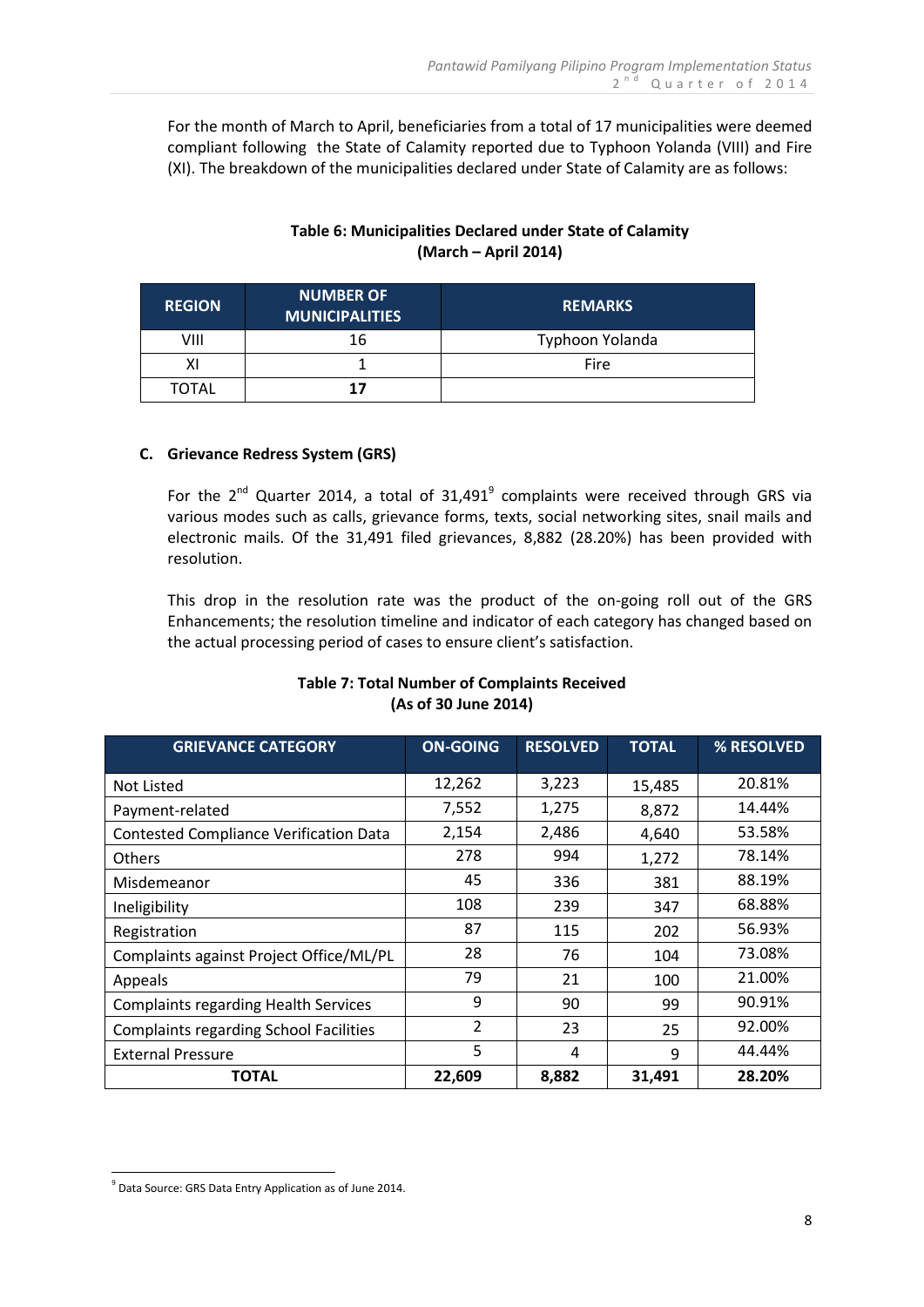For this quarter, most of the received complaints are on not listed and payment-related categories particularly those waiting for retroactive payment. These two categories have quite longer resolution period compared to other types of grievances leading to lesser resolution rate.

Meanwhile, 50,995 household beneficiaries have been delisted based on existing policies. On the other hand, 251,688 are deactivated and pending for verification since the beginning of the program, as of 25 June 2014. A list of the total number of delisted by category is provided below. (Please see Tables 9 and 10).

### **Table 8: Total Number of Delisted Based on the Existing Policies (As of 25 June 2014)**

| <b>Category of Delisted HHs</b>       | No. of HHs |
|---------------------------------------|------------|
| Delisted – Not Eligible <sup>10</sup> | 15,858     |
| Waived                                | 12,174     |
| Inclusion error <sup>11</sup>         | 10,884     |
| Moved to non-Program area             | 7,249      |
| Fraudulent acts                       | 4,830      |
| Total                                 | 50,995     |

## **Table 9: Total Number of Deactivated: Pending for Verification (As of 25 June 2014)**

| <b>Category of Deactivated HHs</b>                                | <b>No. of HHs</b> |
|-------------------------------------------------------------------|-------------------|
| <b>Pending for Verification</b>                                   | 251,513           |
| No more eligible children for monitoring <sup>12</sup>            | 250,794           |
| For Final Resolution Prior to Delisting by the Field Office       | 719               |
| Verified/Certified by the Field Office                            | 175               |
| Did not attend Community Assembly certified by RPMO <sup>13</sup> | 175               |
| Total                                                             | 251.688           |

<u>.</u>

<sup>10</sup> *GRS delisted household beneficiaries based on being gainfully employed and having regular income*

<sup>11</sup> *Complaint about active registered beneficiaries who are protested against being qualified from the program due to several factors such as regular income, educational status and no 0-14 years old children*

<sup>12</sup> *This is subject for validation in line with the high school expansionwhere households under this category will be reinstated in the program if found having eligible children 15-18 years old*

<sup>13</sup> *Delisted households under Sets 1-3 which actually did not attend Community Assembly*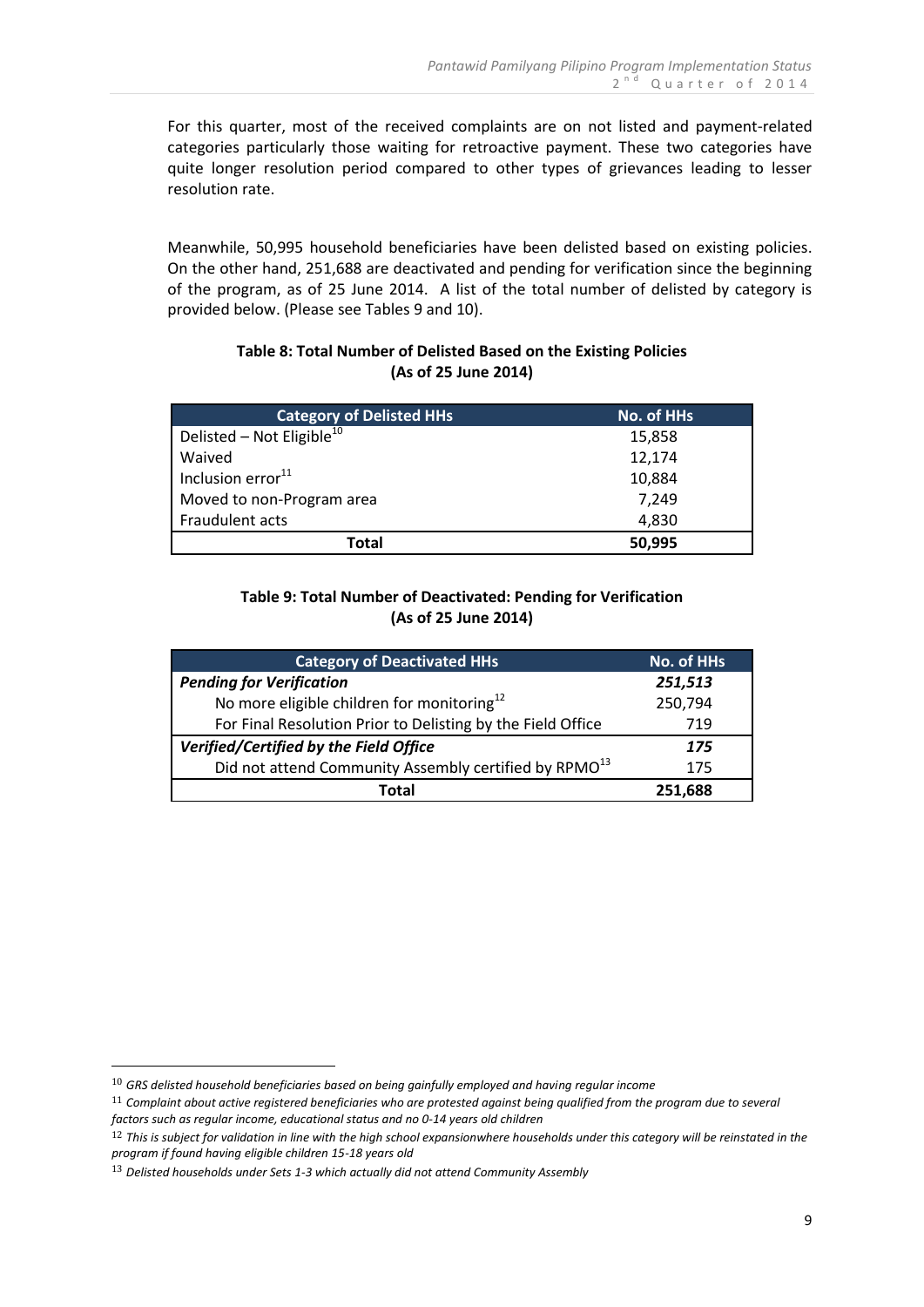### **III. Program Staff**

A total of 12,160 technical and administrative positions assigned at the National and Regional Offices (including staff assigned at the covered provinces and cities/municipalities) have been approved for the program. As of 30 June 2014, a total of 10,320 staff have been hired or 84.47% of the total approved positions.

The low hiring rate of staff for this month is due to the ongoing hiring of City/Municipal Link for Set 7 at the regional level. (please see Table 12).

| <b>Level</b>    | <b>Number of Approved</b><br><b>Positions</b> | <b>Number of Hired</b><br><b>Staff</b> | %      |
|-----------------|-----------------------------------------------|----------------------------------------|--------|
| <b>National</b> | 335                                           | 290                                    | 86.57% |
| Region          | 11,825                                        | 10,030                                 | 84.82% |
| Total           | 12,160                                        | 10,320                                 | 84.87% |

## **Table 10: Number of Approved and Actual Number of Program Staff (As of 30 June 2014)**

## **IV. Other Accomplishments/Updates**

## **A. Major Activities Conducted by Pantawid Pamilya**

 Conduct of the **National Advisory Committee Field Visits of IP Communities** last April 23-25, 2014 at Coron, Palawan. Secretary Corazon Juliano-Soliman led the Joint National and Regional Advisory Committee Meeting and attended by the key officials coming from DepEd, DoH, DBM, DILG, DOLE, DOST, NEDA, POPCOM, NCIP, PCW, NNC, NAPC, CWC and DSWD's attached agency.

The field visit aims to highlight the convergence strategy of the Department allowing beneficiaries particularly the Indigenous People (IP) to benefit from three major programs including Pantawid Pamilya, KALAHI-CIDDS and Sustainable Livelihood Program. It also aims to gather more assistance from the participating partner agencies to make better living conditions for the IP beneficiaries

- The 2<sup>nd</sup> meetings of the National Advisory Committee, National Advisory Committee Technical Working Group and National Independent Advisory and Monitoring Committee were held within this quarter. The following are the approved NAC Resolutions and Guidelines from April to June 2014:
	- NAC Resolution No. 18 Continued Provision of Health Grant for Pantawid Pamilya Beneficiaries Having more than 5 years of Tenure in the Program
	- Implementing Rules and Regulations of the Continued Support for Children Beneficiaries of Pantawid Pamilyang Pilipino Program to Finish High School
	- NAC Resolution No. 19 Guidelines on the MCCT for the Homeless Street Families